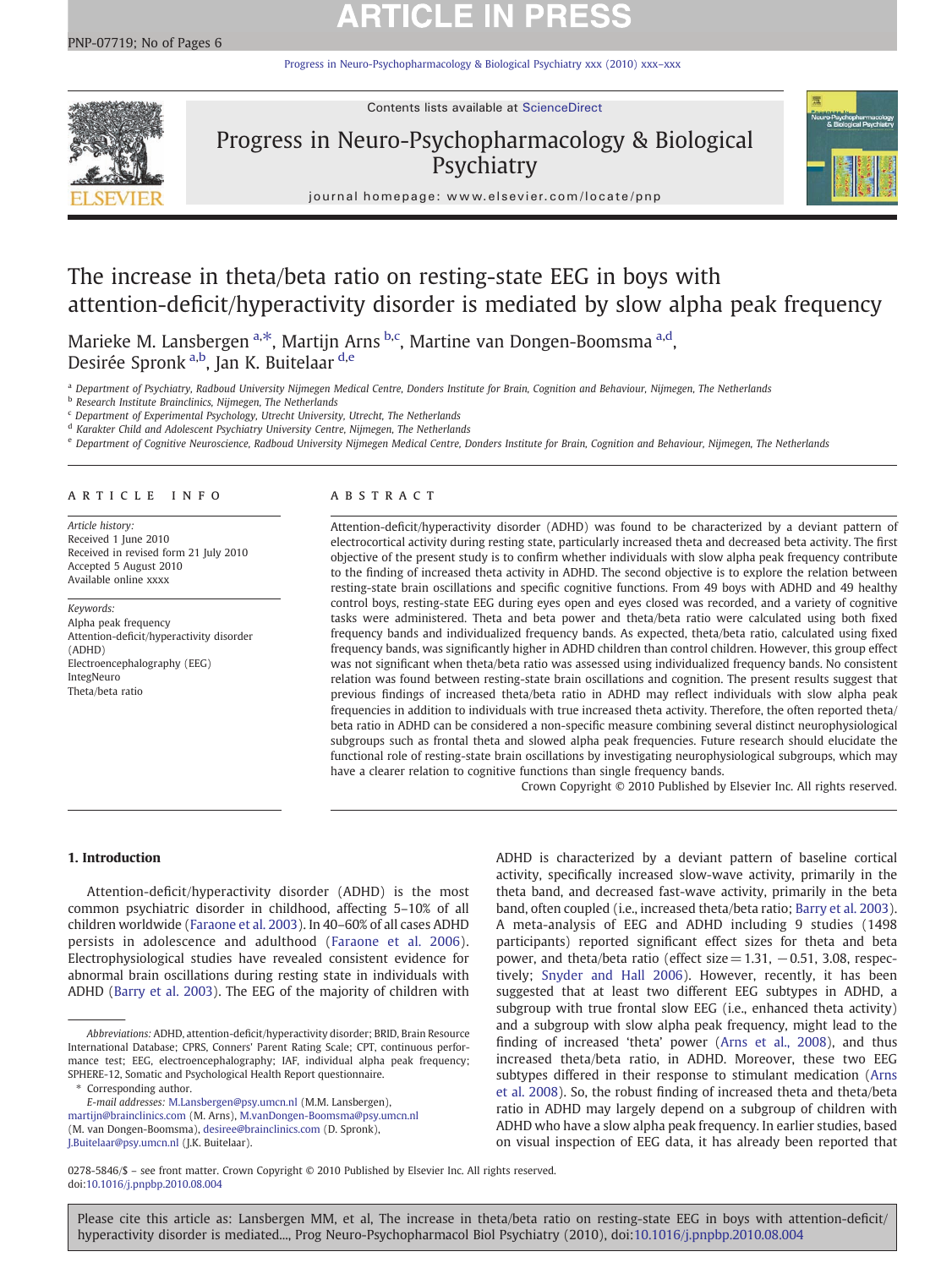slow alpha peak frequency was correlated to hyperactive behavior, whereas the frontal EEG abnormalities such as frontal slow EEG showed no relation to the ADHD symptomatology ([Stevens et al.](#page-5-0) [1968\)](#page-5-0). When EEG power is calculated from individual adjusted frequency bands (based on the individual alpha peak frequency) rather than from fixed frequency bands ([Klimesch 1999](#page-5-0)), the finding of increased theta power in one group relative to another group is not contaminated by participants with slow alpha peaks. Especially in children it is known that the alpha peak frequency matures starting at 4–6 Hz at age 2–12 months to 10 Hz at 10 years of age [\(Niedermeyer](#page-5-0) [and Da Silva 2004](#page-5-0)), and hence the use of individual adjusted frequency bands is especially important. So far, all studies comparing resting-state EEG between children with and without ADHD used fixed frequency bands to estimate EEG power. The first objective of the present study is to address the question whether the robust findings of increased theta activity in ADHD are still present when controlling for children who exhibit slower alpha peak frequencies.

Few studies have addressed the functional role of resting-state brain oscillations. Do specific resting-state brain oscillations relate to specific cognitive functions?

Decades of research have established well-replicated findings of several cognitive deficits in attention-deficit/hyperactivity disorder (ADHD) such as attention deficits, working memory problems and deficient inhibitory control [\(Nigg 2005](#page-5-0)). However, the question remains whether cognitive impairments may relate to abnormal brain oscillations.

It has been argued that alpha activity reflects arousal (i.e., "the current energetic level of the organism") and theta and beta activity reflect task- or situation-specific activation changes resulting from stimulus processing ([Barry et al. 2007\)](#page-5-0). Based on findings from animal and human research, it has been suggested that task-induced increases in theta power and the phase relationship between theta and gamma oscillations are important for memory processes, particularly episodic long-term memory and working memory ([Knyazev 2007; Sauseng](#page-5-0) [et al. 2010](#page-5-0)). Recently, it has also been postulated that theta oscillations reflect a "more general brain integrative mechanism" rather than an integrative mechanism specific for memory processes [\(Sauseng et al.](#page-5-0) [2010\)](#page-5-0). Event-related increases in alpha power have been associated with top-down inhibitory control processes of visual information [\(Jensen et al. 2002](#page-5-0)).

[Klimesch \(1999\)](#page-5-0) argued that low levels of theta activity and high levels of alpha activity during resting state predict increased theta power and decreased alpha power during task performance, that subsequently lead to improved cognitive performance. However, few studies investigated directly the relation between brain oscillations in a resting human (not during task performance) and subsequent cognitive performance. Consistent with the hypothesis of [Klimesch](#page-5-0) [\(1999\),](#page-5-0) increased theta power and increased alpha power at rest have been related to impaired cognitive performance in children with ADHD as well as in control children [\(Hermens et al., 2005; Loo and](#page-5-0) [Smalley 2008; Sumich et al. 2009\)](#page-5-0). However, discrepant findings have also been reported ([Swartwood et al. 1998; Wienbruch et al. 2005](#page-5-0)). So, the functional role of EEG oscillations during resting state is still unclear. One possible explanation for the inconsistent findings is the wide variety of behavioral paradigms that have been used, which all tap different cognitive functions. The second goal is to explore the relation between resting-state brain oscillations (calculated using individualized frequency bands) and task performance on a variety of cognitive tasks. By setting this goal, the present study may reveal baseline EEG markers of specific neurocognitive dysfunctions in ADHD, and give more insight into the functional role of resting-state EEG.

Based on previous independent findings of increased slow-wave and decreased fast-wave activity as well as impaired cognitive performance in ADHD, we expect that increased theta power, decreased beta power, and increased theta/beta ratios will be associated with decreased cognitive performance in ADHD patients. Based on the assumption of Klimesch (1999) that increased alpha activity at rest predicts decreased event-related alpha activity which reflects increased cognitive performance, we hypothesized that alpha power at rest correlates positively with cognitive performance.

### 2. Method

#### 2.1. Participants

Forty-nine boys diagnosed with ADHD ( $M = 12.2$  years; SD = 3.0; range 6–18) were matched on age, gender, and education with 49 healthy control boys ( $M = 12.5$  years;  $SD = 2.8$ ; range 7-18). Performance on the Spot the Real Word Test, which is a good indicator of premorbid IQ ([Paul et al. 2005](#page-5-0)), did not differ significantly between the groups (36.8 and 37.4 for the ADHD and control group, respectively;  $F_{(1,91)}$ <1). The data from the participants in the present study were acquired as part of the Brain Resource International Database (BRID; <http://www.brainresource.com>) and have already partially been published [\(Arns et al. 2008\)](#page-5-0). Data acquisition for the BRID is performed in a standardized manner with identical hardware, software, paradigms, and experimental procedures [\(Gordon et al. 2005\)](#page-5-0).

All children were recruited from the Sydney metropolitan region. Two pediatricians evaluated the children with ADHD using a semistructured interview based on DSM-IV criteria for ADHD [\(Williams](#page-5-0) [et al., 2010\)](#page-5-0) and Conners' Parent Rating Scale (CPRS; [Conners et al.](#page-5-0) [1998\)](#page-5-0) (T-scores 1 SD above the norm for either inattentive or hyperactive/impulsive subscores). Twenty-one participants met criteria for ADHD combined subtype, 22 met the criteria for ADHD predominantly inattentive type, and 2 boys met the criteria for ADHD predominantly hyperactive/impulsive subtype. The classification of ADHD subtype was missing for 3 participants. The average number of inattentive and hyperactive/impulsivity DSM-IV symptoms for the ADHD group was 8.0 ( $SD = 1.3$ ) and 5.2 ( $SD = 2.9$ ), respectively. The average scores on the cognitive problems/inattentive, hyperactive, and impulsive subscales of the CPRS were 70.3  $(SD = 7.4)$ , 73.5  $(SD = 14.9)$ , and 73.0  $(SD = 9.8)$ , respectively.

Exclusion criteria for ADHD and healthy control children included a personal history of physical brain injury, neurological disorder, genetic disorder, or other serious medical condition and a personal history of substance abuse or dependency. Additionally, ADHD children were excluded if they had an Axis I psychiatric disorder (other than ADHD), assessed by two pediatricians in a semistructured interview. Children in the control group were excluded if the Somatic and Psychological Health Report questionnaire (SPHERE-12; [Hickie et al. 2001](#page-5-0)) revealed an Axis I disorder. All children were medication free for at least 48 h before testing. Moreover, for at least 2 h prior to testing participants were required to refrain from caffeineintake and smoking.

All subjects and their caretakers provided written informed consent to participate in the study. In the informed consent, permission is asked to add the participant's de-linked data to the brain database, and to use their de-linked data for the specified and other scientific investigations. The study was approved by the Western Sydney Area Health Service Human Research Ethics Committee.

#### 2.2. Intelligence

#### 2.2.1. Spot the Real Word Test

This test is a computerized adaptation of the Spot the Word Test [\(Baddeley et al. 1993\)](#page-5-0). The estimated IQ derived from this test correlates highly with full scale IQ, as assessed by the WAIS-III  $(r= 0.76;$  [Paul et al. 2005](#page-5-0)). On each of the 60 trials, a real word is presented simultaneously with a nonsense word. Participants were required to select the real word. The estimated IQ is derived from the total correct score.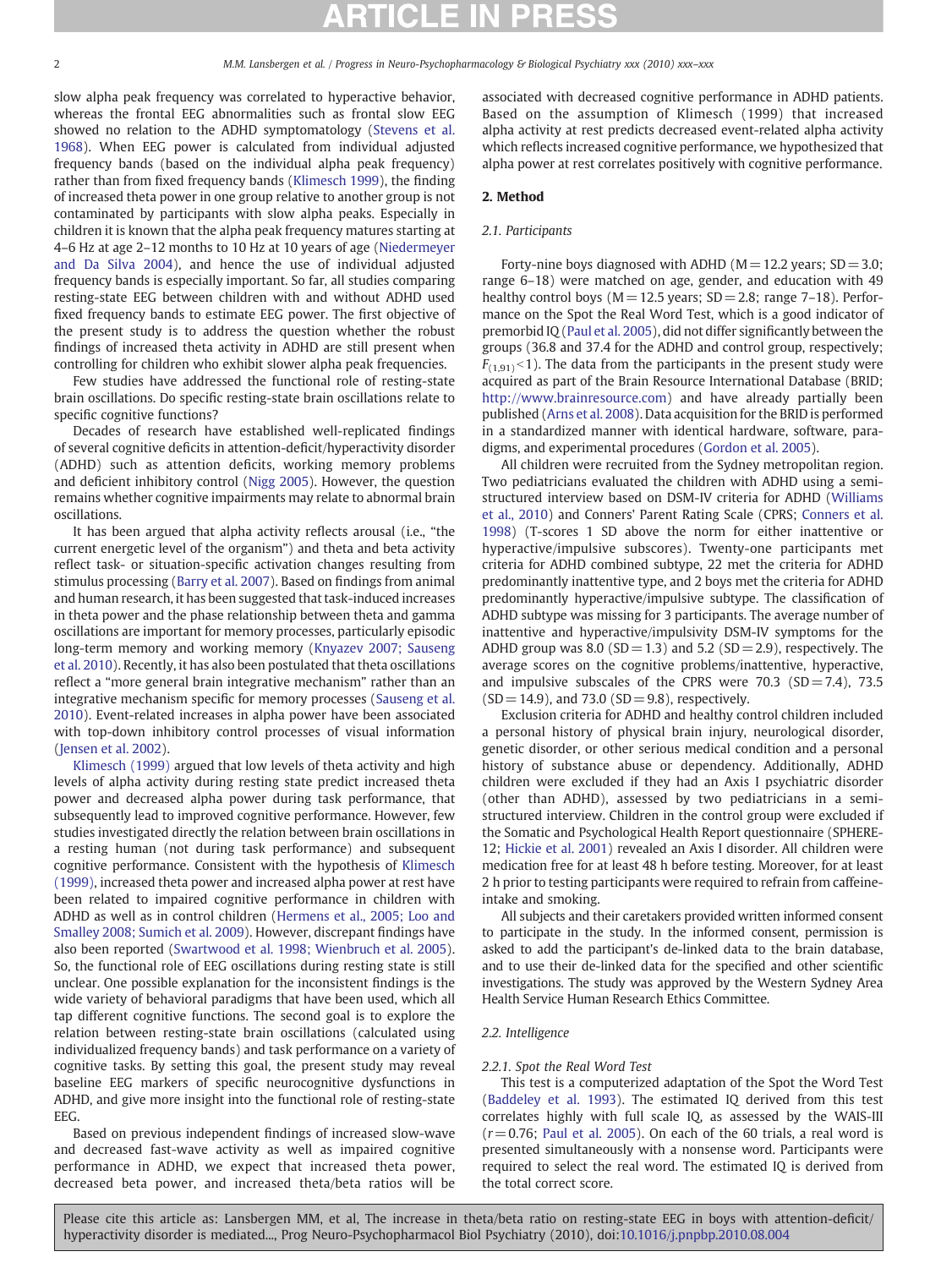### 2.3. Neuropsychological tests

The cognitive tests were part of the IntegNeuro battery, a fully computerized and standardized neuropsychological battery that is presented on a touch-screen computer. The IntegNeuro battery consists of 12 tests that tap five domains of cognitive functions: sensori-motor functions, attention and working memory, executive function, learning and memory, and language skills (for more details, see [Clark et al. 2006; Paul et al. 2005; Williams et al. 2005](#page-5-0)). Test–retest reliability and convergent and divergent validity of the IntegNeuro battery have been reported [\(Paul et al. 2005; Williams et al. 2005](#page-5-0)). Moreover, it has recently been demonstrated that the IntegNeuro battery could distinguish patients with ADHD from control participants with relatively high sensitivity and specificity ([Williams et al.,](#page-5-0) [2010\)](#page-5-0).

Standardized visual and auditory task instructions were presented. Each test was preceded by a practice trial. The test trials were presented only if participants passed the practice trial accurately. The present paper presents and discusses EEG data and the results of 6 cognitive tests covering the sensori-motor, attention/memory, and language domains. Since details of the neuropsychological tasks of the IntegNeuro battery have been extensively described previously [\(Clark et al. 2006; Paul et al. 2005\)](#page-5-0), here only the most important details are reported.

Sensori-motor functions were assessed by the Choice Reaction Time test. Dependent variable is the mean reaction time across trials (i.e., mean choice reaction time [Choice RT]).

The digit span task (forward and backward version) and span of visual memory task (forward and backward version) were used to tap verbal and visuo-spatial short-term memory (forward version) and verbal and visuo-spatial working memory (backward version), respectively. Dependent variables are the maximum number of digits and maximum number of squares correctly recalled.

The continuous performance test (CPT) and a Go/No-Go paradigm were used to tap attention, as reflected in mean reaction time to correct target/go-stimuli.

Finally, language skills (verbal fluency) were assessed by the word generation task in which the total number of correct words generated across three letters was the variable of interest.

#### 2.4. Electrophysiological recordings

EEG and EOG activity were recorded using a Quickcap (NuAmps) with 26 electrodes according to the 10–20 electrode international system. Data were referenced to averaged mastoids with the ground electrode placed at Fpz. Horizontal electrooculogram (HEOG) was recorded from electrodes placed lateral to the outer canthi of both eyes and vertical electrooculogram (VEOG) from electrodes attached above and below the left eye. Electrode impedance was kept below 5 k Ω. The sampling rate was 500 Hz and the data were filtered online with a 100 Hz low-pass filter (40 dB attenuation).

#### 2.5. Procedure

Participants were placed in a sound-attenuated testing room and asked to sit quietly for 4 min, 2 min with their eyes open and 2 min with their eyes closed during which baseline EEG was recorded. Afterwards, participants completed the IntegNeuro battery in front of the touch-screen computer in approximately 50 min. Details of the procedure have been published ([Gordon et al. 2005; Paul et al. 2005](#page-5-0)).

### 2.6. EEG analyses

Since EEG data from one boy with ADHD were not recorded at all electrode sites of interest (i.e., Fz, F3, F4, Cz, C3, C4, Pz, P3, and P4), he was excluded from the EEG analyses. EEG data during the eyes

open and eyes closed resting condition were processed and analyzed separately using BrainVision Analyzer software ([www.brainproducts.](http://www.brainproducts.com) [com\)](http://www.brainproducts.com). EEG data were filtered using a band-pass filter of 0.5–100 Hz and a notch filter of 50 Hz. The sampling rate was changed to 256 Hz. The continuous EEG data were segmented into 2-s epochs, separately for the eyes open and eyes closed condition. Epochs were rejected from further analyses if data exceeded 100 μV and ocular artifact correction was conducted according to the [Gratton et al. \(1983\)](#page-5-0) algorithm. The average number of EEG epochs used for the FFT analyses was 57.3 (SD = 9.6) for the eyes open and 57.6 (SD = 9.0) for the eyes closed condition in the ADHD group and  $57.8$  (SD  $= 5.9$ ) for the eyes open and 56.3 ( $SD = 6.8$ ) for the eyes closed condition in the control group. EEG data were Fourier transformed (Hanning window length of 20%) and subsequently ln-transformed ([Gasser](#page-5-0) [et al., 1982\)](#page-5-0).

First, mean theta and beta power were calculated using fixed frequency bands (4–7.5 Hz for theta and 12.5–25 Hz for beta). Additionally, since alpha peak frequency and consequently also EEG frequency bands vary as a function of age [\(Klimesch 1999;](#page-5-0) [Niedermeyer and Da Silva 2004\)](#page-5-0) and may differ between individuals [\(Arns et al. 2008](#page-5-0)), separately for each participant, the average power values of the different frequency bands were also calculated using individual alpha peak frequency as anchor point ([Doppelmayr et al.](#page-5-0) [1998\)](#page-5-0). First, the frequency was assessed at which alpha power was maximum within 5–15 Hz at the parietal and occipital electrodes (Pz, P3, P4, Oz, O1, and O2) in the eyes closed condition. Second, EEG data in the eyes open resting condition were subtracted from the EEG data in the eyes closed resting condition to find the frequency (within 5–15 Hz) at which alpha power was most attenuated by opening of the eyes ([Posthuma et al. 2001\)](#page-5-0). When peak frequencies derived from the two methods and different electrode sites did not differ more than 0.5 Hz, the mean peak frequency at which alpha power was most attenuated by opening of the eyes across the parietal and occipital electrodes was used as individual alpha peak frequency (IAF). For peak frequencies occurring at the boundaries of the search window and for peak frequencies which differed between electrode sites and the two methods, visual inspection of the EEG data was conducted to determine the true individual alpha peak frequency.

Three boys with ADHD did not show clear alpha peak frequencies and were excluded from the analysis of the individual frequency bands. For 2 boys with ADHD and 1 control boy, who did not show alpha attenuation after opening the eyes, but did show a clear alpha peak, individual alpha peak frequencies were assessed using the EEG data in the eyes closed resting condition. Further, for 2 ADHD boys and 2 control boys, who showed only alpha attenuation at occipital electrode sites and not at parietal sites, mean individual alpha peak frequencies were calculated from the difference power spectrum (eyes closed minus eyes open) across occipital electrode sites. The bandwidth for the theta, alpha, and beta bands were defined using IAF as anchor point: 0.4\*IAF–0.6\*IAF, 0.6\*IAF–0.8\*IAF, 0.8\*IAF–IAF, IAF– 1.2\*IAF, and 1.2\*IAF–25 Hz for theta, lower-1-alpha, lower-2-alpha, upper alpha, and beta, respectively [\(Doppelmayr et al. 1998\)](#page-5-0).

For both fixed frequency and individualized frequency bands, average power spectra were calculated at frontal (Fz, F3, and F4), central (Cz, C3, and C4) and parietal (Pz, P3, and P4) sites. Separately for each electrode, theta/beta power ratio was calculated by dividing the power of the slower frequency band by the power of the faster frequency band.

#### 2.7. Statistical analyses

Since the behavioral data were not normally distributed, Mann– Whitney U tests were conducted for each dependent variable with group as between-subjects factor (ADHD vs. matched controls) to examine differences between boys with and without ADHD on cognitive performance in several domains.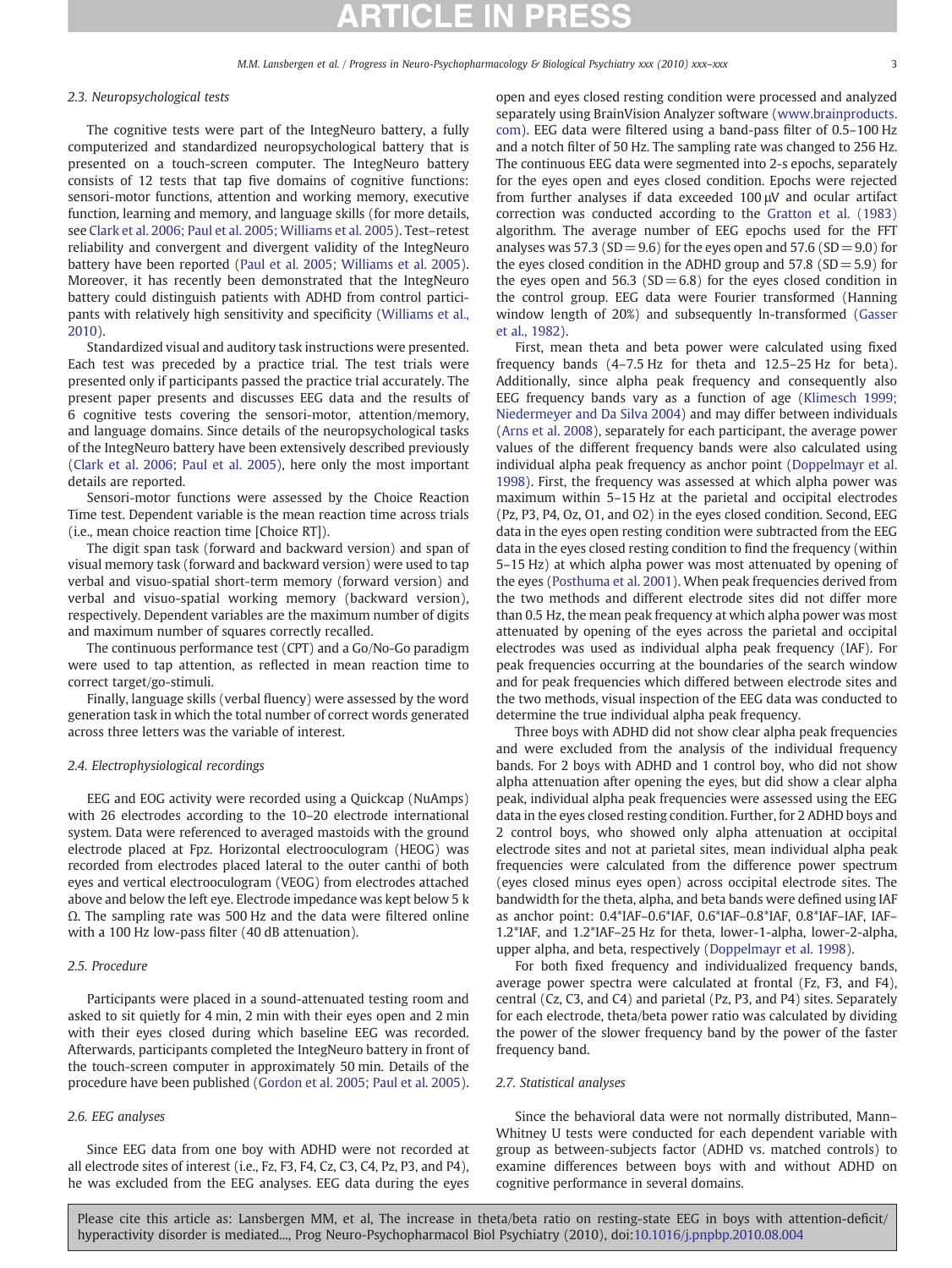Group differences with regard to mean IAF were tested by a oneway analysis of covariance (ANCOVA) with group as betweensubjects factor and age as covariate. Separately for theta and beta power and theta/beta ratio, ln-transformed EEG data were analyzed with repeated-measures ANCOVAs with resting-state condition (eyes open vs. eyes closed), area (frontal [Fz, F3, and F4] vs. central [Cz, C3, and C4] vs. parietal [Pz, P3, and P4]), and laterality (left vs. midline vs. right) as within-subjects factors, group (ADHD vs. controls) as between-subjects factor, and age as covariate. The alpha-level of significance was set at 0.05 two-tailed. Only significant (interaction with) group effects were reported.

Furthermore, partial correlation coefficients were calculated between behavioral variables and ln-transformed EEG data (mean power across electrodes for frontal, central, and parietal areas) with age as covariate, to explore the relation between resting-state brain oscillations and cognitive performance. To correct for the large number of statistical tests, the alpha-level of significance was set at 0.01 two-tailed. Bonferroni corrections were not conducted, because the test statistics were assumed to be highly dependent. Note that the Bonferroni adjusted alpha-level of significance would be 0.00020.

#### 3. Results

### 3.1. Behavioral data

Table 1 presents performance data for the ADHD and the control group. Boys with ADHD recalled significantly less number of squares in the span of visual memory task as compared to healthy control children,  $Z = -2.58$ ,  $p = 0.010$  (3.6 ± 2.0 and 4.6 ± 1.7, respectively). No significant differences between boys with and without ADHD were found for number of digits recalled in the digit span task, number of correct words generated in the word generation task or for mean reaction time in the choice reaction time task, CPT, and Go/No-Go task.

#### 3.2. Ln-transformed electropsychophysiological (EEG) data

Mean individual alpha peak frequency did not differ significantly between the ADHD and control group (IAF  $= 9.42 \pm 0.8$  and  $IAF = 9.47 \pm 0.8$  for the ADHD and control group, respectively).

Repeated-measures ANCOVAs for theta and beta power, and theta/ beta power ratio, as assessed with fixed frequency bands, revealed no significant main effects of group. A significant area $\times$ laterality $\times$ condition × group effect was found for theta/beta ratio,  $F_{(4,376)} = 2.56$ ,  $p = 0.038$ . As illustrated in Fig. 1, boys with ADHD had higher theta/ beta ratios power than control boys in both resting conditions and at all electrode sites. Post-hoc ANCOVAs per condition and electrode site, with group as between-subjects factor and age as covariate, revealed significant group effects in the eyes closed resting condition at Fz, F3, Cz, Pz, and P4 (p-values of 0.030, 0.057, 0.041, 0.055, and 0.035; not corrected for multiple comparisons).

Using the individualized frequency bands based on the IAF, repeated-measures ANCOVAs for theta  $(3.8 \pm 0.3 - 5.7 \pm 0.5 \text{ Hz})$  and beta power  $(11.4 \pm 0.9 - 25 \text{ Hz})$ , and theta/beta power ratio, revealed no significant main effects of group or interaction effects with group (see the data for theta/beta ratio in [Fig. 2](#page-4-0)).



Fig. 1. Theta/beta ratio, derived from fixed frequency band analyses for the ADHD and control group at each electrode, separately for the eyes open (A) and eyes closed (B) conditions.

#### 3.3. Relation between behavioral and ln-transformed EEG data

Partial correlation coefficients between behavioral performance and EEG power (based on individual frequency bands) for the whole sample were relatively small and after controlling for age, only 2 correlations were found to be significant at the alpha-level of 0.01 (see Supplementary Table 1). Impaired performance on the Go/No-Go task was significantly correlated with increased lower-1-alpha power  $(5.7 \pm 0.5 \text{ Hz} - 7.5 \pm 0.6 \text{ Hz})$  in the eyes closed resting condition at central sites,  $r = 0.294$ ,  $p = 0.005$ , and parietal sites,  $r = 0.306$ ,  $p = 0.003$ .

#### 4. Discussion

The first goal of the present study was to test the hypothesis that at least two different EEG subtypes in ADHD, a subgroup with true frontal slow EEG (i.e., enhanced theta activity) and a subgroup with slow alpha peak frequency contribute to increased 'theta' power, and thus increased theta/beta power ratio, in ADHD ([Arns et al., 2008](#page-5-0)). In other words, it was investigated whether the robust finding of increased theta activity and increased theta/beta ratio in children with ADHD relative to control children could be replicated, even after

#### Table 1

Behavioral data for the ADHD and control group.

|               | Digit span F | Digit span B | Span of VM | Verbal fluency | Choice RT     | Go/No-Go RT  | <b>CPT RT</b> |
|---------------|--------------|--------------|------------|----------------|---------------|--------------|---------------|
| ADHD group    | 4.5(2.1)     | 3.0(1.9)     | 3.7(2.1)   | 8.4(3.6)       | 918.3 (393.8) | 308.7 (75.6) | 614.9 (164.7) |
| Control group | 5.2(1.2)     | 3.1(1.9)     | 4.6(1.7)   | 9.5(3.8)       | 885.3 (293.5) | 294.4 (43.6) | 573.5 (138.1) |

Note. Standard deviation (SD) is provided in parentheses. Digit span  $F =$  digit span forward; digit span  $B =$  digit span backward; VM = visuo-spatial memory; RT = reaction time;  $CPT =$  continuous performance test.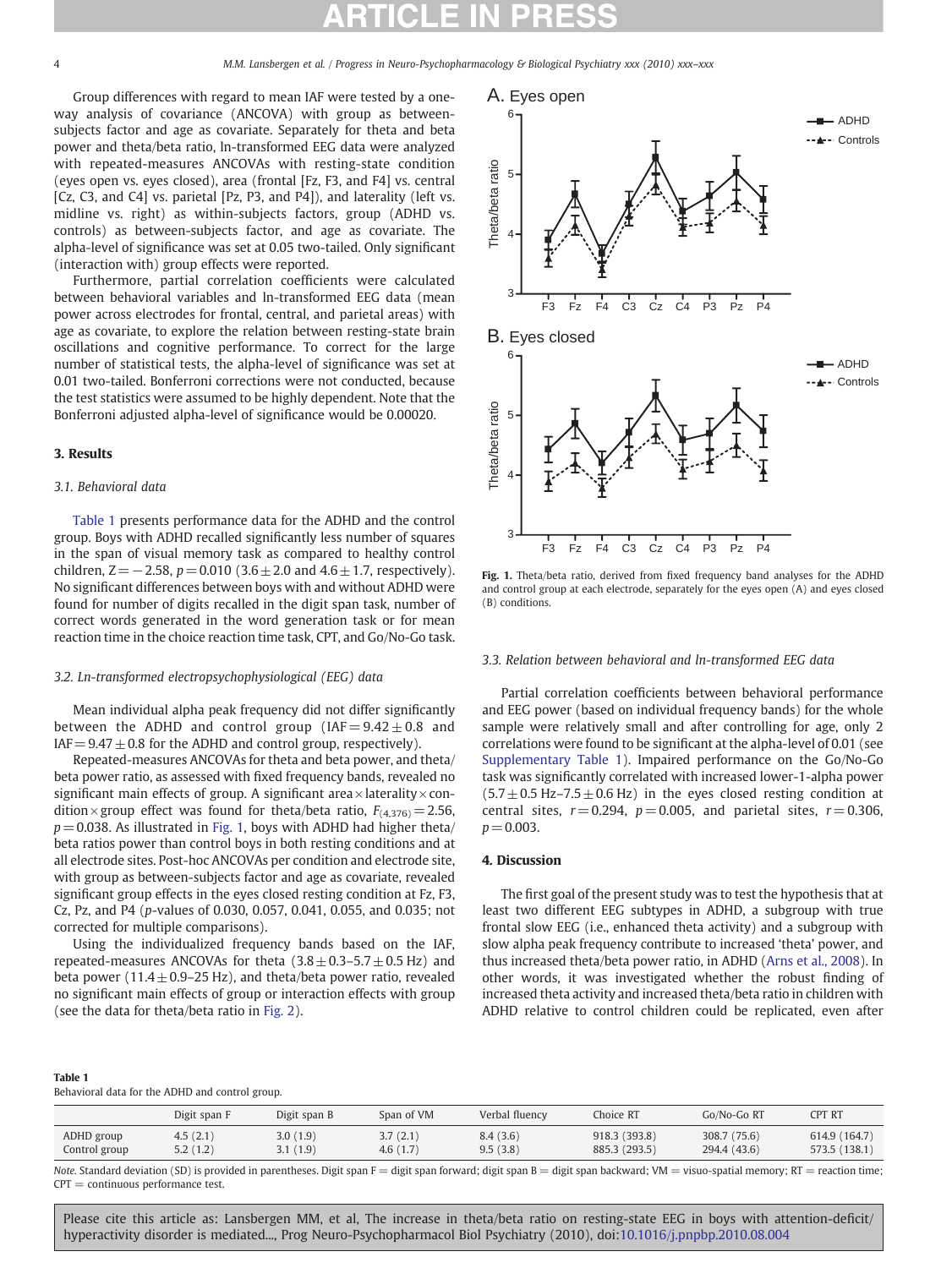M.M. Lansbergen et al. / Progress in Neuro-Psychopharmacology & Biological Psychiatry xxx (2010) xxx-xxx

<span id="page-4-0"></span>

Fig. 2. Theta/beta ratio, derived from individual frequency band analyses for the ADHD and control group at each electrode, separately for the eyes open (A) and eyes closed (B) conditions.

controlling for individuals with slow alpha peak frequencies. Consistent with our hypothesis, we replicated increased theta/beta ratio in boys with ADHD using fixed frequency bands to calculate EEG power, but this group effect attenuated when theta and beta power were calculated based on individual frequency bands. This result suggests that previous findings of increased theta power and increased theta/beta ratio in ADHD may be partially due to a subgroup of patients showing slow alpha peak frequencies instead of enhanced theta activity. Without correcting for individual alpha peak frequency, it is not possible to disentangle these neurophysiologically different EEG subtypes. Since only boys were included in the present study, the results cannot be generalized to girls. Although differences in theta power between ADHD and control participants appear to be smaller in females than males ([Clarke et al., 2001; Hermens et al., 2005](#page-5-0)), there are no indications for a higher prevalence of slow alpha peak frequency in females or males. Therefore, the present results may also be expected in a group of girls.

Although the ADHD children in the present study showed increased theta activity, decreased beta activity, and increased theta/beta ratio relative to control participants (based on fixed frequency bands), group differences were only significant regarding theta/beta ratio. Increased theta/beta ratio has already been demonstrated to be the most robust finding in ADHD (effect size of 3.08; [Snyder and Hall 2006\)](#page-5-0). Possible explanations for the small differences in the present study may be the great heterogeneity of ADHD (i.e., different DSM-IV subtypes) and/or the heterogeneity of age within the sample (6–18 years). These factors may have increased interindividual variability and canceled out between-group differences. It is important to note that recent findings question whether the ADHD subtypes are really distinct and unrelated disorders ([Baeyens](#page-5-0) [et al., 2006; Todd et al., 2008\)](#page-5-0). A second explanation for the small differences may be the length of EEG recording. Whereas a majority of studies recorded approximately 20 min (Clarke, personal communication), the present study only recorded 2 min of EEG. The differences between ADHD and control children in EEG activity during rest may increase with resting time. Several distinct stages of brain activity (i.e., vigilance stages) occur over time and it has been demonstrated that children with ADHD fluctuate more between stages [\(Sander](#page-5-0) [et al., 2010](#page-5-0)). Therefore, longer EEG recordings may distinguish better between ADHD and control participants. Finally, note that not all studies have found clear differences with regard to increased theta and increased theta/beta ratio between ADHD and control groups [\(Loo et al. 2009; Swartwood et al. 2003\)](#page-5-0).

The second objective of the present study was to yield more insight into the functional role of EEG oscillations during a resting state. The relationship was examined between brain oscillations (corrected for individual alpha peak frequency) at rest and cognitive performance. Correlation coefficients were small and after controlling for age, most correlation coefficients were not significant. Only increased power in the lower-1-alpha frequency band (at central and parietal sites in eyes closed condition) correlated with impaired attention in the Go/No-Go task. These findings are not in line with the hypothesis of [Klimesch](#page-5-0) [\(1999\)](#page-5-0) that increased alpha power at rest predicts decreased eventrelated power which is related to better performance. Assuming alpha activity at rest reflects a state of arousal ([Barry et al. 2007](#page-5-0)), it may be speculated that increased arousal (i.e., low levels of alpha power) at rest is associated with better performance. However, note that the association was only significant for the eyes closed resting condition at central and parietal sites and not present for attention, as assessed by the CPT. Moreover, when applying Bonferroni corrections for multiple tests the associations were not significant anymore. In sum, so far, no straightforward and consistent relations have been found between EEG activity in a resting human and cognitive performance on a variety of tasks. The inconsistent findings with regard to the relation between single frequency bands and cognitive functions dispute the view that the level of cortical activity at rest predicts or is strongly related to specific cognitive processes. So, the presence or absence of specific single frequency bands by itself cannot be regarded as an indication of impaired or improved cognitive function, but it should rather be investigated in relation to the task at hand ([Sauseng](#page-5-0) [et al. 2010\)](#page-5-0). It has already been suggested that the phase of the oscillation is also important. For example, neuronal oscillations tend to entrain (phase-lock) to the rhythm of an attended stimulus sequence ([Lakatos et al. 2008](#page-5-0)). So, the question remains whether EEG activity at rest is related or even predicts task-induced changes in EEG activity. More research is needed to unravel the relation between resting-state neuronal oscillations, task-induced neuronal oscillations, and cognitive task performance.

One possible explanation for the inconsistent findings with regard to the relation between EEG activity and cognitive performance is the idea that not specific brain oscillations, but rather the profile of the whole power spectrum of an individual is related to cognition. Recently, [Arns et al. \(2008\)](#page-5-0) demonstrated that the EEG subtypes, as defined by [Johnstone et al. \(2005\),](#page-5-0) are present in ADHD patients, but also within the normal population. Moreover, different EEG subtypes responded different to medication ([Arns et al. 2008\)](#page-5-0). Thus, the relation between EEG subtypes and cognition may be more evident than the relation between specific brain oscillations and cognition, as was investigated in the present study.

#### 5. Conclusions

The deviant pattern of increased theta activity and increased theta/ beta ratio in ADHD appears to largely depend on a subgroup of children with ADHD who have slow alpha peak frequencies rather than increased theta activity. Therefore, the often reported theta/beta ratio in ADHD can be considered a non-specific measure combining several distinct neurophysiological subgroups, which also respond differentially to medication ([Arns et al., 2008\)](#page-5-0). Further studies should